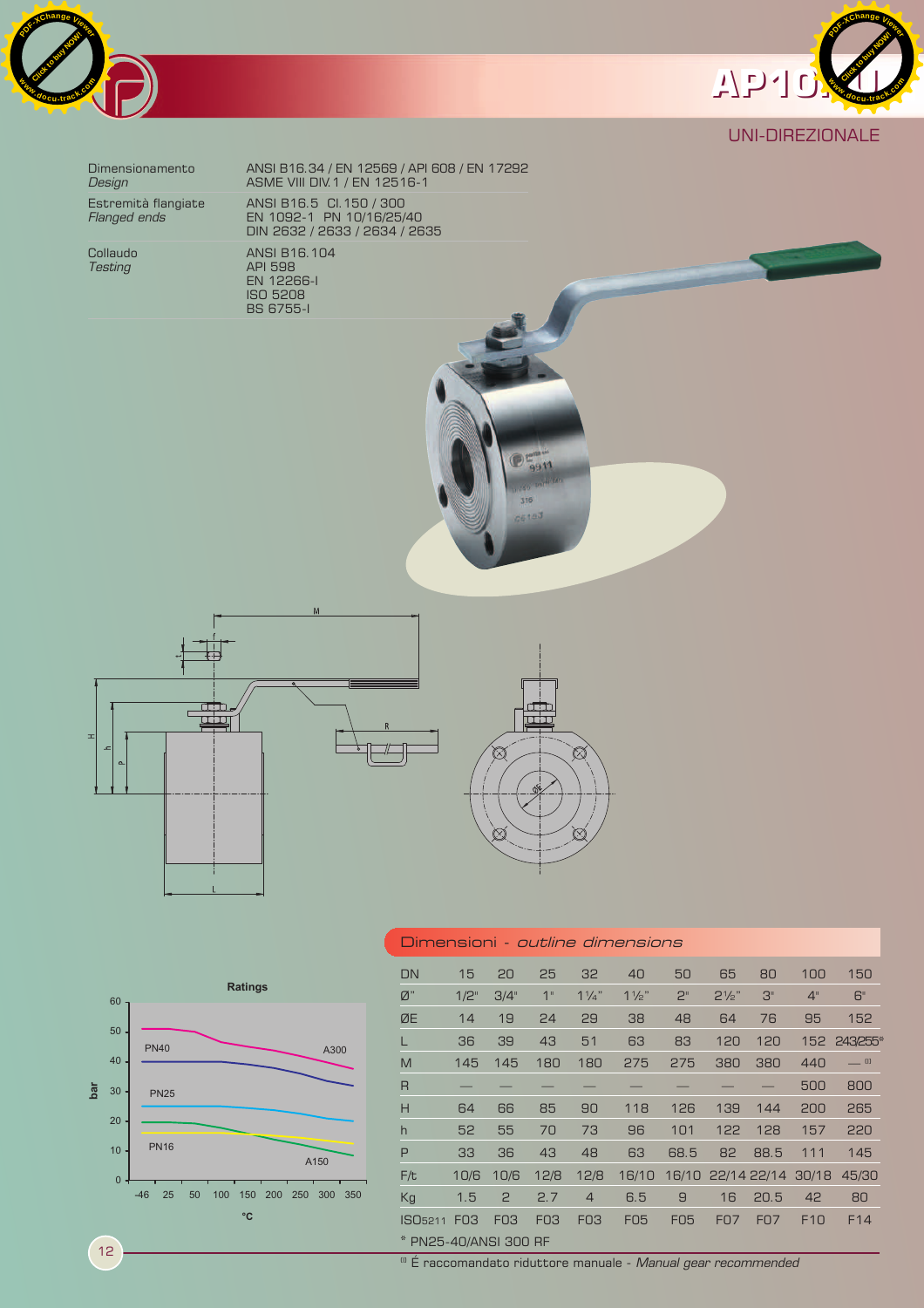

*UNI-DIRECTIONAL*



HTC = Nitruri di Titanio *(Titanium Nitrides);* HCR = Nitruri di Cromo *(Chrome Nitrides);* ST6 = Stellite 6 Detonation Gun/HVOF WC = Carburi di Tungsteno *(Tungsten Carbides Detonation Gun/HVOF)*; CRC = Carburi di Cromo *(Chrome Carbides Detonation Gun/HVOF)* 

2 Terminale *Connector* A105 A479 Tp.304 A479 Tp.316/A351 CF8M 1 Corpo *Body* A105/A216 WCB A479 Tp.304/A351 CF8 A479 Tp.316/A351 CF8M

**Altri materiali disponibili su richiesta –** *Other materials are available on request*

**P. No. Parte -** *Part Name* **Materiale -** *Material*

13

 $-46 °C + 400 °C$ 

**AP**

**Click to buy Now!** 

**<sup>w</sup>ww.docu-track.c<sup>o</sup> <sup>m</sup>**

**<sup>P</sup>DF-XCha<sup>n</sup>g<sup>e</sup> <sup>V</sup>iewe<sup>r</sup>**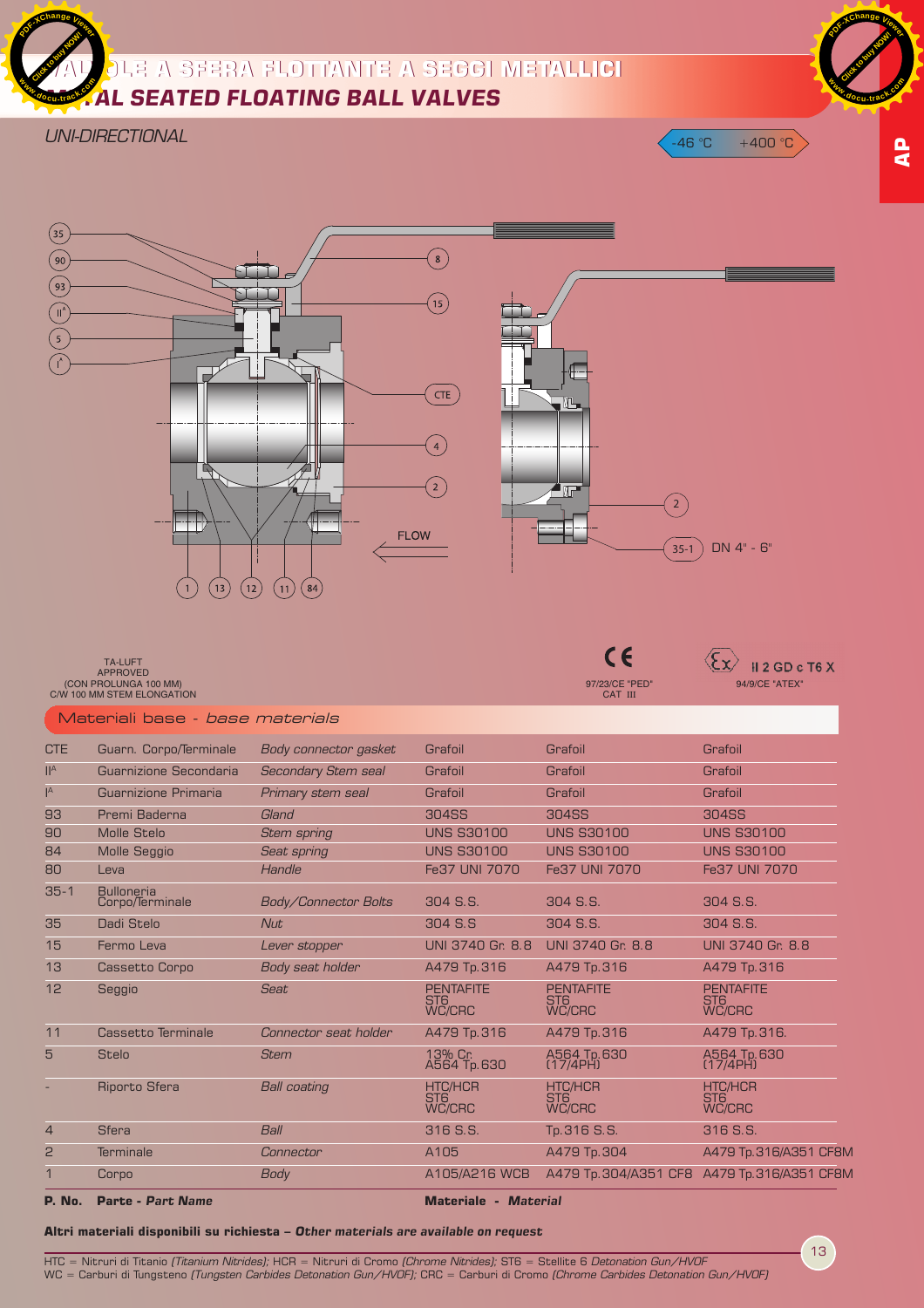



# BI-DIREZIONALE

Collaudo ANSI B16.104  $Testing$ 

Dimensionamento ANSI B16.34 / EN 12569 / API 608 / EN 17292 **Design ASME VIII DIV.1 / EN 12516-1** Estremità flangiate ANSI B16.5 CI.150 / 300 *Flanged ends* EN 1092-1 PN 10/16/25/40 DIN 2632 / 2633 / 2634 / 2635

 EN 12266-I ISO 5208 BS 6755-I





-46 25 50 100 150 200 250 300 350

**°C**

**Ratings**

A300

A150



| Dimensioni <i>- outline dimensions</i> |      |                 |                 |                 |                |                |                         |            |                 |                 |
|----------------------------------------|------|-----------------|-----------------|-----------------|----------------|----------------|-------------------------|------------|-----------------|-----------------|
| DN                                     | 15   | 20              | 25              | 32              | 40             | 50             | 65                      | 80         | 100             | 150             |
| Ø"                                     | 1/2" | 3/4"            | 1"              | $1\frac{1}{4}$  | $1\frac{1}{2}$ | 2 <sup>n</sup> | $2\frac{1}{2}$ "        | 3"         | 4"              | 6"              |
| ØE                                     | 14   | 19              | 24              | 29              | 38             | 48             | 64                      | 76         | 95              | 152             |
|                                        | 45   | 50              | 56              | 60              | 75             | 91             | 120                     | 127        |                 | 152 243/255*    |
| M                                      | 145  | 145             | 180             | 180             | 275            | 275            | 380                     | 380        | 440             | $= 0$           |
| $\overline{R}$                         |      |                 |                 |                 |                |                |                         |            | 500             | 800             |
| H                                      | 64   | 66              | 85              | 90              | 118            | 126            | 139                     | 144        | 200             | 265             |
| $\mathsf{h}$                           | 52   | 55              | 70              | 73              | 96             | 101            | 122                     | 128        | 157             | 220             |
| P                                      | 33   | 36              | 43              | 48              | 63             | 68.5           | 82                      | 88.5       | 111             | 145             |
| F/t                                    | 10/6 | 10/6            | 12/8            | 12/8            |                |                | 16/10 16/10 22/14 22/14 |            | 30/18           | 45/30           |
| Kg                                     | 1.5  | $\mathbf{2}$    | 2.7             | $\overline{4}$  | 6.5            | 9              | 16                      | 20.5       | 42              | 80              |
| ISO <sub>5211</sub>                    | FO3  | F <sub>03</sub> | F <sub>03</sub> | F <sub>03</sub> | <b>FO5</b>     | <b>F05</b>     | <b>F07</b>              | <b>F07</b> | F <sub>10</sub> | F <sub>14</sub> |

## \* PN25-40/ANSI 300 RF

(I) É raccomandato riduttore manuale - *Manual gear recommended*

14

**bar**

PN40

PN25

PN16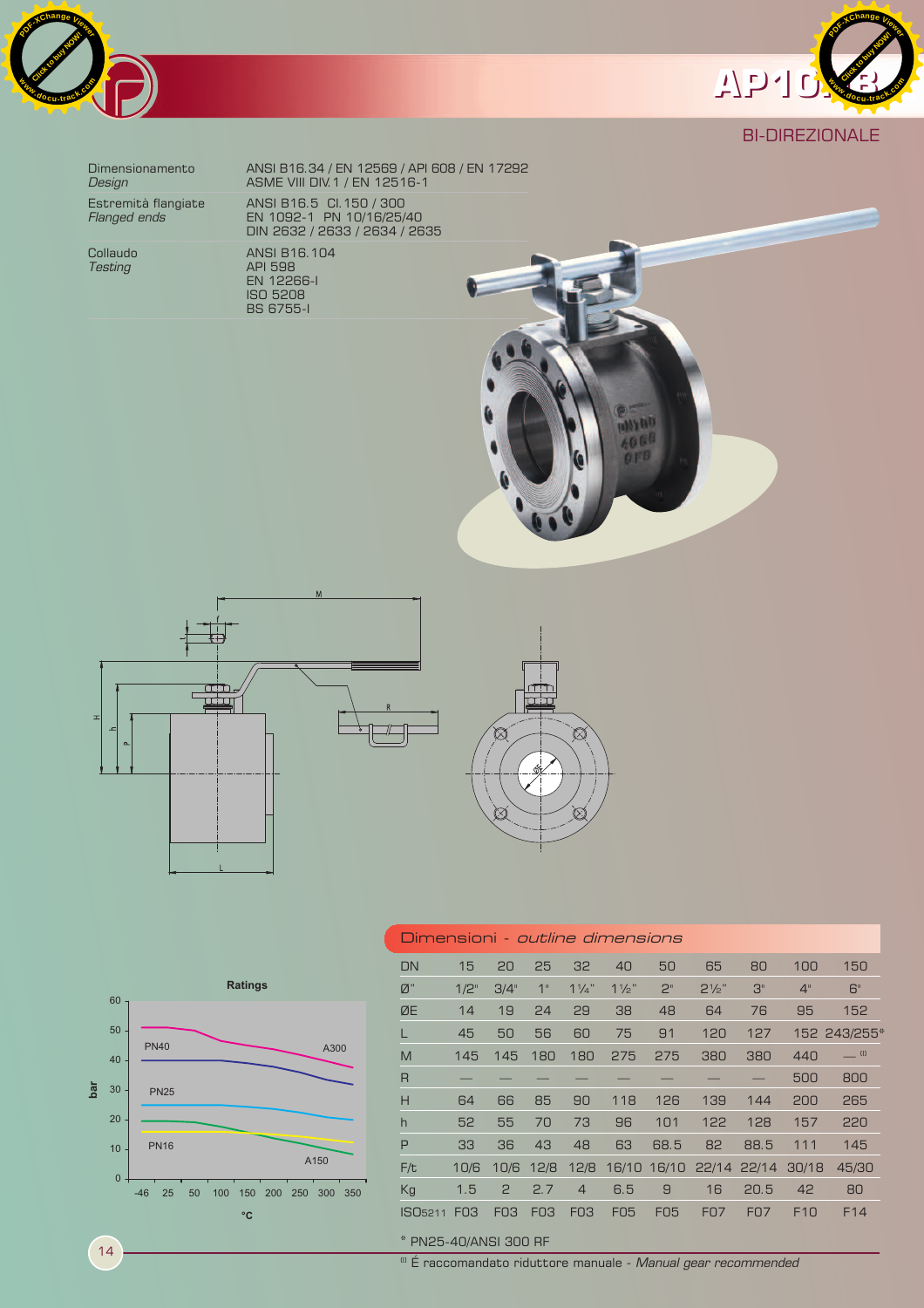

# **VALVOLE A SFERA FLOTTANTE A SEGGI METALLICI VALVOLE A SFERA FLOTTANTE A SEGGI METALLICI AL SEATED FLOATING BALL VALVES**

### *BI-DIRECTIONAL*



97/23/CE "PED" CAT III

 $\overline{\mathcal{E} \mathbf{x}}$   $\overline{\mathbf{H} \mathbf{2}}$  GD c T6 X

TA-LUFT<br>APPROVED<br>CON PROLUNGA 100 MM)<br>C/W 100 MM STEM ELONGATION

#### Materiali base - base materials

| <b>P. No.</b>             | <b>Parte - Part Name</b>             |                            | <b>Materiale - Material</b>                          |                                                      |                                                      |
|---------------------------|--------------------------------------|----------------------------|------------------------------------------------------|------------------------------------------------------|------------------------------------------------------|
|                           | Corpo                                | <b>Body</b>                | A105/A216 WCB                                        |                                                      | A479 Tp. 304/A351 CF8 A479 Tp. 316/A351 CF8M         |
| 2                         | Terminale                            | Connector                  | A105                                                 | A479 Tp. 304                                         | A479 Tp.316/A351 CF8M                                |
| $\overline{4}$            | <b>Sfera</b>                         | Ball                       | 316 S.S.                                             | 316 S.S.                                             | 316 S.S.                                             |
|                           | Riporto Sfera                        | <b>Ball coating</b>        | <b>HTC/HCR</b><br>ST <sub>6</sub><br><b>WC/CRC</b>   | <b>HTC/HCR</b><br>ST <sub>6</sub><br><b>WC/CRC</b>   | <b>HTC/HCR</b><br>ST <sub>6</sub><br><b>WC/CRC</b>   |
| 5                         | <b>Stelo</b>                         | <b>Stem</b>                | 13% Cr.<br>A564 Tp.630 (17/4PH)                      | A564 Tp. 630 (17/4PH)                                | A564 Tp. 630 (17/4PH)                                |
| 11                        | <b>Cassetto Terminale</b>            | Connector seat holder      | A479 Tp. 316                                         | A479 Tp. 316                                         | A479 Tp. 316.                                        |
| 12                        | Seggio                               | <b>Seat</b>                | <b>PENTAFITE</b><br>ST <sub>6</sub><br><b>WC/CRC</b> | <b>PENTAFITE</b><br>ST <sub>6</sub><br><b>WC/CRC</b> | <b>PENTAFITE</b><br>ST <sub>6</sub><br><b>WC/CRC</b> |
| 13                        | <b>Cassetto Corpo</b>                | Body seat holder           | A479 Tp.316                                          | A479 Tp. 316                                         | A479 Tp. 316                                         |
| 14                        | Premigrafoil                         | Compression ring           | A479 Tp. 316                                         | A479 Tp. 316                                         | A479 Tp. 316                                         |
| 15                        | Fermo Leva                           | Lever stopper              | UNI 3740 Gr. 8.8                                     | UNI 3740 Gr. 8.8                                     | UNI 3740 Gr. 8.8                                     |
| 35                        | Dadi Stelo                           | <b>Nut</b>                 | 304 S.S.                                             | 304 S.S.                                             | 304 S.S.                                             |
| $35-1$                    | <b>Bulloneria</b><br>Corpo/Terminale | Body/Connector Bolts       | 304 S.S.                                             | 304 S.S.                                             | 304 S.S.                                             |
| 80                        | Leva                                 | Handle                     | Fe37 UNI 7070                                        | Fe37 UNI 7070                                        | Fe37 UNI 7070                                        |
| 84                        | <b>Molle Seggio</b>                  | Seat spring                | <b>UNS S30100</b>                                    | <b>UNS S30100</b>                                    | <b>UNS S30100</b>                                    |
| 90                        | <b>Molle Stelo</b>                   | <b>Stem spring</b>         | <b>UNS S30100</b>                                    | <b>UNS S30100</b>                                    | <b>UNS S30100</b>                                    |
| 93                        | Premi Baderna                        | Gland                      | <b>304SS</b>                                         | <b>304SS</b>                                         | <b>304SS</b>                                         |
| $\mathsf{I}^{\mathsf{A}}$ | Guarnizione Primaria                 | Primary stem seal          | Grafoil                                              | Grafoil                                              | Grafoil                                              |
| II <sup>A</sup>           | Guarnizione Secondaria               | <b>Secondary Stem seal</b> | Grafoil                                              | Grafoil                                              | Grafoil                                              |
| M                         | Guarn. Retroseggio                   | Backseat gasket            | Grafoil                                              | Grafoil                                              | Grafoil                                              |
| <b>CTE</b>                | Guarn. Corpo/Terminale               | Body connector gasket      | Grafoil                                              | Grafoil                                              | Grafoil                                              |

15

**AP**

**Click to buy Now!** 

**<sup>w</sup>ww.docu-track.c<sup>o</sup> <sup>m</sup>**

**<sup>P</sup>DF-XCha<sup>n</sup>g<sup>e</sup> <sup>V</sup>iewe<sup>r</sup>**

#### **Altri materiali disponibili su richiesta – Other materials are available on request**

HTC = Nitruri di Titanio *(Titanium Nitrides);* HCR = Nitruri di Cromo *(Chrome Nitrides);* ST6 = Stellite 6 *Detonation Gun/HVOF*<br>WC = Carburi di Tungsteno *(Tungsten Carbides Detonation Gun/HVOF);* CRC = Carburi di Cro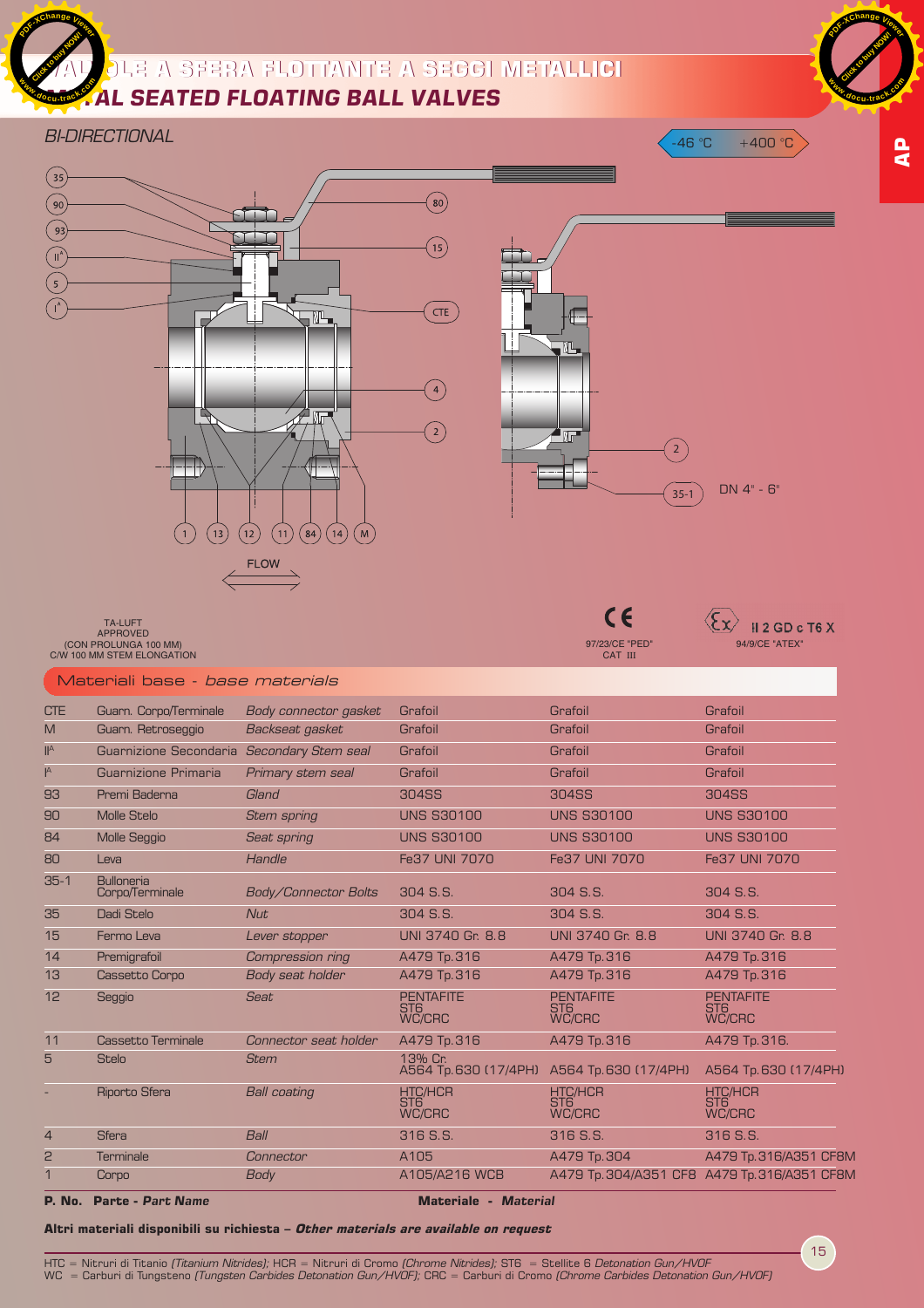



# BI-DIREZIONALI

 EN 12266-I ISO 5208

BS 6755-I

Collaudo<br>
Testing Collando ANSI B16.104 *Testing* API 598

Dimensionamento ANSI B16.34 / EN 12569 / API 608 / EN 17292 **Design ASME VIII DIV.1 / EN 12516-1** Estremità flangiate ANSI B16.5 CL.600 / 900 *Flanged ends* EN 1092-1 PN 100 DIN 2637 (PN 100) / DIN 2638 (PN 160)

 $\mathsf{N}$  $\bar{a}$ 



 $D_{\text{gatt}}^{\text{c}}$ 

316  $-10<sup>2</sup>$ 



| <b>DN</b>           | 15              | 20              | 25         | 32             | 40                      | 50             | 65               | 80              |
|---------------------|-----------------|-----------------|------------|----------------|-------------------------|----------------|------------------|-----------------|
| Ø"                  | 1/2"            | 3/4"            | 1"         | $1\frac{1}{4}$ | $1\frac{1}{2}$          | 2 <sup>n</sup> | $2\frac{1}{2}$ " | З"              |
| ØE                  | 14              | 19              | 24         | 29             | 38                      | 48             | 64               | 76              |
| L                   | 55              | 60/75*65/74*    |            | 75             | 85/100* 100             |                | 125              | 150             |
| M                   | 145             | 145             | 275        | 275            | 380                     | 380            | 440              | 440             |
| R                   |                 |                 |            |                |                         |                | 500              | 500             |
| H                   | 65              | 68              | 105        | 115            | 127                     | 135            | 160              | 180             |
| h                   | 53              | 55/70*          | 15         | 73             | 105                     | 110            | 122              | 142             |
| P                   | 33              | 36/46*          | 51         | 53             | 65                      | 15             | 93               | 98              |
| F/t                 | 10/6            | 10/6            | 16/10      |                | 16/10 22/14 22/14 30/18 |                |                  | 30/18           |
| Kg                  | 2.5             | 3.5             | 4.8        | 6.5            | 10                      | 13.5           | 25               | 40              |
| ISO <sub>5211</sub> | F <sub>03</sub> | F <sub>03</sub> | <b>FO5</b> | <b>FO5</b>     | <b>FO7</b>              | <b>FO7</b>     | F <sub>10</sub>  | F <sub>10</sub> |
| * PN 160/900RF      |                 |                 |            |                |                         |                |                  |                 |

Dimensioni - outline dimensions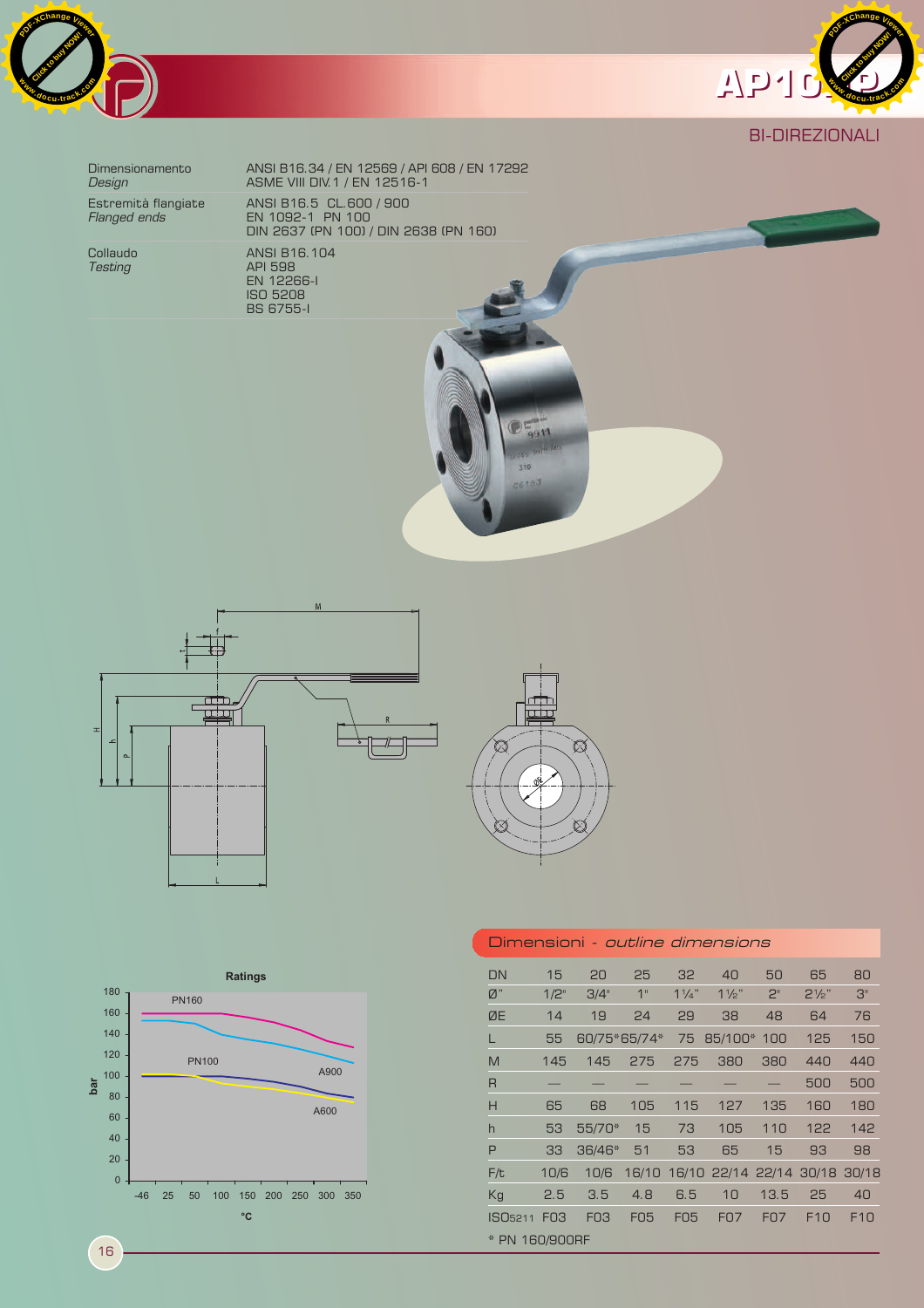



**Click to buy Now!** 

**<sup>w</sup>ww.docu-track.c<sup>o</sup> <sup>m</sup>**

**<sup>P</sup>DF-XCha<sup>n</sup>g<sup>e</sup> <sup>V</sup>iewe<sup>r</sup>**



97/23/CE "PED" CAT III

# TA-LUFT<br>APPROVED<br>CON PROLUNGA 100 MM)<br>C/W 100 MM STEM ELONGATION

Materiali base - base materials

| <b>CTE</b>                | Guarn. Corpo/Terminale   | Body connector gasket      | Grafoil                                            | Grafoil                                              | Grafoil                                              |
|---------------------------|--------------------------|----------------------------|----------------------------------------------------|------------------------------------------------------|------------------------------------------------------|
| M                         | Guarn. Retroseggio       | Backseat gasket            | Grafoil                                            | Grafoil                                              | Grafoil                                              |
| II <sup>A</sup>           | Guarnizione Secondaria   | <b>Secondary Stem seal</b> | Grafoil                                            | Grafoil                                              | Grafoil                                              |
| $\mathsf{I}^{\mathsf{A}}$ | Guarnizione Primaria     | Primary stem seal          | Grafoil                                            | Grafoil                                              | Grafoil                                              |
| 93                        | Premi Baderna            | Gland                      | 304 S.S.                                           | 304 S.S.                                             | 304 S.S.                                             |
| 90                        | <b>Molle Stelo</b>       | <b>Stem spring</b>         | <b>UNS S30100</b>                                  | <b>UNS S30100</b>                                    | <b>UNS S30100</b>                                    |
| 84                        | <b>Molle Seggio</b>      | Seat spring                | <b>UNS S30100</b>                                  | <b>UNS S30100</b>                                    | <b>UNS S30100</b>                                    |
| 80                        | Leva                     | Handle                     | Fe37 UNI 7070                                      | Fe37 UNI 7070                                        | Fe37 UNI 7070                                        |
| 35                        | Dadi Stelo               | <b>Nut</b>                 | 304 S.S.                                           | 304 S.S.                                             | 304 S.S.                                             |
| 15                        | Fermo Leva               | Lever stopper              | UNI 3740 Gr. 8.8                                   | UNI 3740 Gr. 8.8                                     | UNI 3740 Gr. 8.8                                     |
| 14                        | Premigrafoil             | Compression ring           | A479 Tp.316                                        | A479 Tp. 316                                         | A479 Tp. 316                                         |
| 13                        | Cassetto Corpo           | Body seat holder           | A479 Tp.316                                        | A479 Tp. 316                                         | A479 Tp. 316                                         |
| 12                        | Seggio                   | Seat                       | <b>PENTAFITE</b><br>ST <sub>6</sub><br>WC/CRC      | <b>PENTAFITE</b><br>ST <sub>6</sub><br><b>WC/CRC</b> | <b>PENTAFITE</b><br>ST <sub>6</sub><br><b>WC/CRC</b> |
| 11                        | Cassetto Terminale       | Connector seat holder      | A479 Tp.316                                        | A479 Tp. 316                                         | A479 Tp. 316.                                        |
| 5                         | <b>Stelo</b>             | <b>Stem</b>                | 13%Cr.<br>A564 Tp.630                              | A564 Tp.630<br>(17/4PH)                              | A564 Tp.630<br>$(17/4$ PH)                           |
|                           | <b>Riporto Sfera</b>     | <b>Ball coating</b>        | <b>HTC/HCR</b><br>ST <sub>6</sub><br><b>WC/CRC</b> | <b>HTC/HCR</b><br>ST <sub>6</sub><br><b>WC/CRC</b>   | <b>HTC/HCR</b><br>ST <sub>6</sub><br><b>WC/CRC</b>   |
| $\overline{4}$            | <b>Sfera</b>             | <b>Ball</b>                | 316 S.S.                                           | 316 S.S.                                             | 316 S.S.                                             |
| 2                         | <b>Terminale</b>         | Connector                  | A105                                               | A479 Tp. 304                                         | A479 Tp. 316/A351 CF8M                               |
|                           | Corpo                    | Body                       | A105/A216 WCB                                      | A479 Tp. 304/A351 CF8                                | A479 Tp. 316/A351 CF8M                               |
| <b>P. No.</b>             | <b>Parte - Part Name</b> |                            | <b>Materiale - Material</b>                        |                                                      |                                                      |

### **Altri materiali disponibili su richiesta –** *Other materials are available on request*

HTC = Nitruri di Titanio *(Titanium Nitrides);* HCR = Nitruri di Cromo *(Chrome Nitrides);* ST6 = Stellite 6 *Detonation Gun/HVOF*<br>WC = Carburi di Tungsteno *(Tungsten Carbides Detonation Gun/HVOF);* CRC = Carburi di Cro

17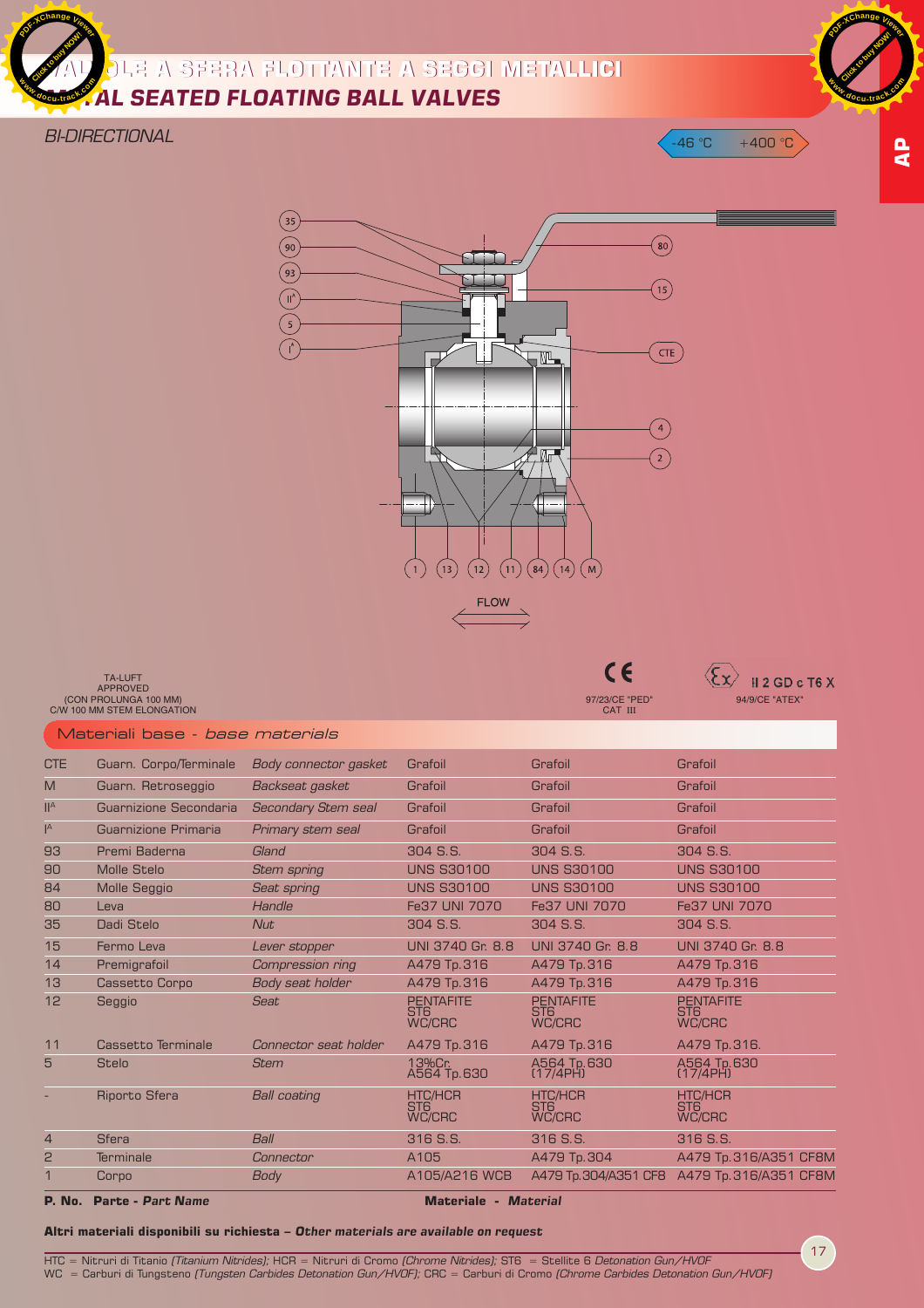



| Dimensionamenti - valvola<br>Design - valve                   | ANSI B16.34 / EN 12569 / API 608 / EN 17292<br>ASME VIII DIV. 1 / EN 12516-1 |  |
|---------------------------------------------------------------|------------------------------------------------------------------------------|--|
| Dimensionamenti - camicia ASME VIII DIV. 1<br>Design - jacket |                                                                              |  |
| Estremità flangiate<br>Flanged ends                           | ANSI B16.5 CL. 150 / 300 / 600<br>EN 1092-1 PN 10/16/25/40/100               |  |
| Attacchi camicia<br>Jacket connections                        | SN / NPT<br>CL. 150 RF<br>PN 10/16                                           |  |
| Collaudo<br>Testing                                           | ANSI B16, 104<br><b>API 598</b><br>EN 12266-I<br>ISO 5208                    |  |

BS 6755-I







|                 |         | Dimensioni <i>- outline dimensions</i> |     |                               |             |                |     |              |     |
|-----------------|---------|----------------------------------------|-----|-------------------------------|-------------|----------------|-----|--------------|-----|
| <b>DN</b>       | 15      | 20                                     | 25  | 40                            | 50          | 65             | 80  | 100          | 150 |
| $\varnothing$ " | $1/2$ " | 3/4"                                   | 1"  | $1\frac{1}{2}$                | $2^{\circ}$ | $2\frac{1}{2}$ | 3"  | 4"           | 6"  |
| $\overline{A}$  | 160     | 160                                    | 190 | 230                           | 250         | 270            | 300 | 340          | 420 |
| B               | 0       | 0                                      | 0   | 30                            | 30          | 45             | 50  | 70           | 95  |
| ØF              |         |                                        |     | <b>DN 15</b>                  |             |                |     | <b>DN 25</b> |     |
| Øm              |         |                                        |     | $\emptyset$ 1/ <sub>2</sub> " |             |                |     | Ø 1"         |     |
| Kg              | 3       | 3.5                                    | 4.5 | 9                             | 11          | 20             | 25  | 40           | 80  |